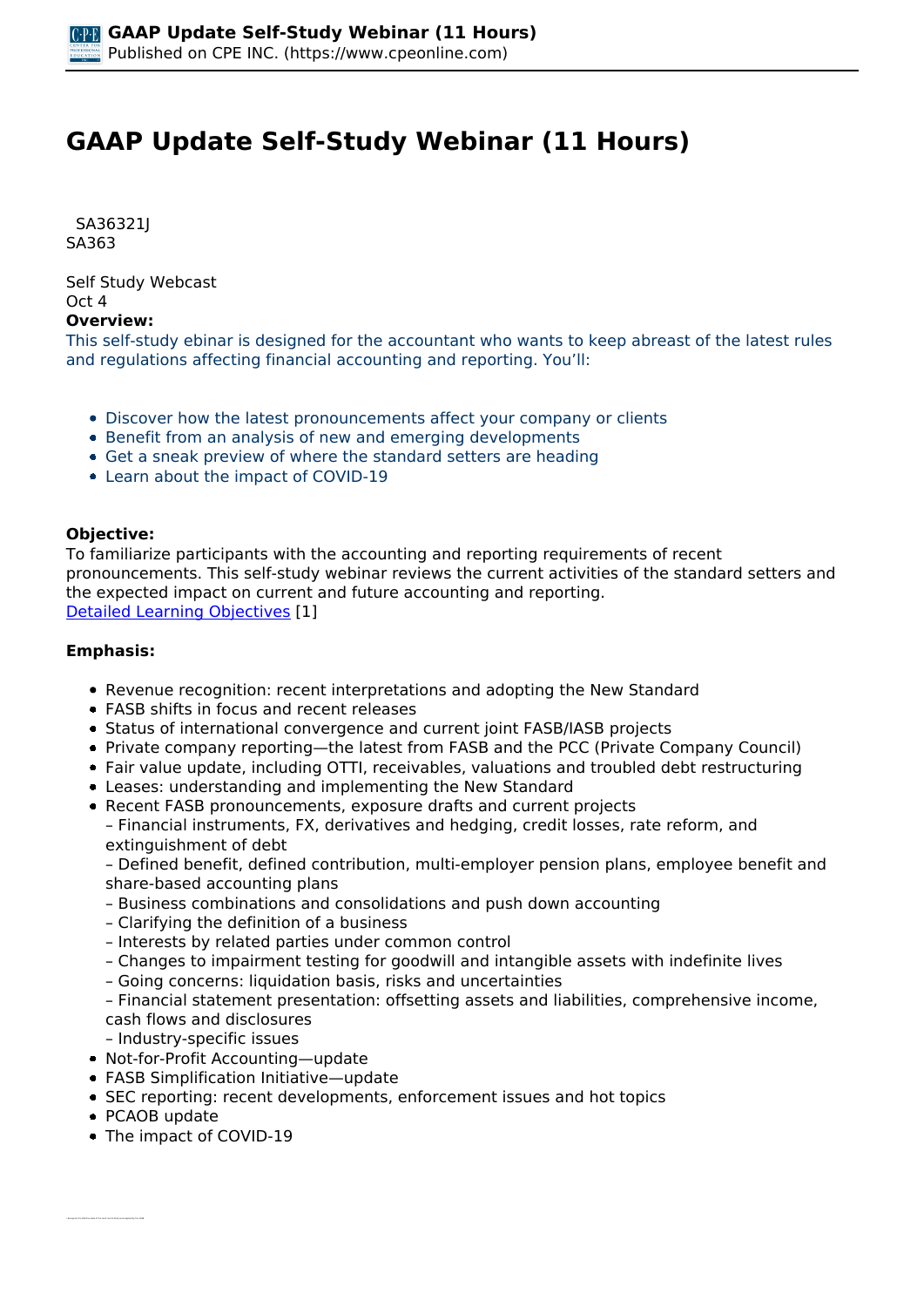

*• Identify the entities for which ASU 2021-03, Intangibles-Goodwill and Other (Topic 350), Accounting Alternative for Evaluating Goodwill Triggering Events , is available • Recognize the lessor issue addressed by ASU 2021-05, Leases (Topic 842), Lessors-Certain Leases with Variable Lease Payments • Recognize the change in effective dates announced within ASU 2020-05, Revenue from Contracts with Customers (Topic 606) and Leases (Topic 842): Effective Dates for Certain Entities • Identify the new disclosure mandates within ASU 2020-07, Not-for-Profit Entities (Topic 958): Presentation and Disclosures by Not-for-Profit Entities for Contributed Nonfinancial Assets • Recognize the financial instruments within the scope of ASU 2019-05, Financial Instruments-Credit Losses (Topic 326): Targeted Transition Relief • Recognize the primary amendments found in ASU 2019-12, Income Taxes (Topic 740): Simplifying the Accounting for Income Taxes • Identify the primary amendments found in ASU 2018-11, Leases (Topic 842): Targeted Improvements • Identify the primary amendments found within ASU 2016-13, Financial Instruments–Credit Losses (Topic 326): Measurement of Credit Losses on Financial Instruments • Identify SEC guidance and prohibitions regarding non-GAAP measures • Recognize the options for the practical expedients of Topic ASC 842 • Recognize the appropriate discount rates to be used by lessees in establishing their ROU assets and lease liabilities • Identify the current role of special purpose acquisition companies in today's capital markets • Identify recent PCAOB audit firm inspection deficiency trends • Recognize the relative interest of the SEC in the MD&A* 

*Bottom***Prerequisite:** 

*Basic knowledge of financial accounting and reporting.*

## **Preparation:**

*No advance preparation required.*

### **Level of Knowledge:**

*Overview.*